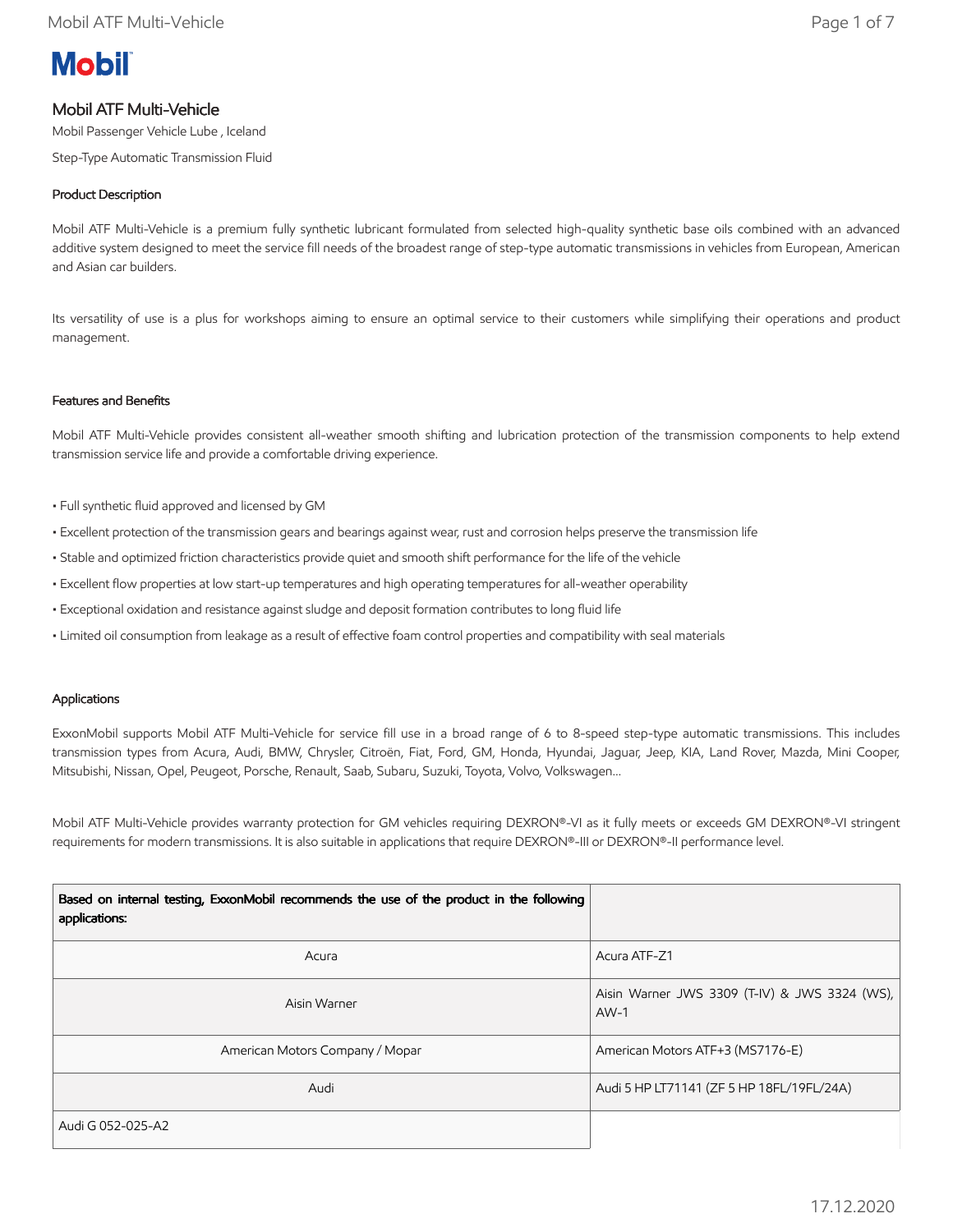$\mathbf{r}$ 

| Based on internal testing, ExxonMobil recommends the use of the product in the following<br>applications: |                                                                       |
|-----------------------------------------------------------------------------------------------------------|-----------------------------------------------------------------------|
| Audi G 053-025-A2                                                                                         |                                                                       |
| Audi G 052-162-A1 A2 (ZF Lifeguardfluid 5, ZF No. S671 090 170)                                           |                                                                       |
| Audi G 055-025 A2 (JWS 3309)                                                                              |                                                                       |
| <b>BMW</b>                                                                                                | BMW JWS 3309 (T-IV)                                                   |
| BMW LT71141(ZF 5 HP 18FL/19FL/24A)                                                                        |                                                                       |
| BMW ZF 5HP18FL, 5HP24, 5HP30                                                                              |                                                                       |
| <b>BMW 7045E</b>                                                                                          |                                                                       |
| BMW LA2634                                                                                                |                                                                       |
| BMW ETL-8072B                                                                                             |                                                                       |
|                                                                                                           | <b>BMW MINI</b>                                                       |
| CHRYSLER, Dodge, Jeep, RAM, Cherokee                                                                      | MS 7176E                                                              |
| Chrysler ATF+, ATF+2, ATF+3                                                                               |                                                                       |
| Chrysler/Dodge MOPAR AS 68 RC (T-IV), JWS 3309                                                            |                                                                       |
| Chrysler/Dodge/Jeep 05127382AA                                                                            |                                                                       |
| Chrysler/Dodge/Jeep 68043742AA                                                                            |                                                                       |
| NAG1                                                                                                      |                                                                       |
| Fiat                                                                                                      | FIAT T-IV type, JWS 3309<br>(excluding<br><b>CVT</b><br>applications) |
| Ford                                                                                                      | Ford MERCON®                                                          |
| Ford FNR5                                                                                                 |                                                                       |
| Ford ESP-M2C138-CJ                                                                                        |                                                                       |
| Ford ESP-M2C166-H                                                                                         |                                                                       |
| Ford WSS M2C922-A1                                                                                        |                                                                       |
| Ford WSS M2C924-A                                                                                         |                                                                       |
| Ford XL-12                                                                                                |                                                                       |
| Ford XT-2-QDX (M)                                                                                         |                                                                       |
| Ford XT-2-QSM (Syn)                                                                                       |                                                                       |
| Saturn                                                                                                    | GM9986195 (Aisin AW, JWS 3309)                                        |
| GM                                                                                                        | GM Type A Suffix A                                                    |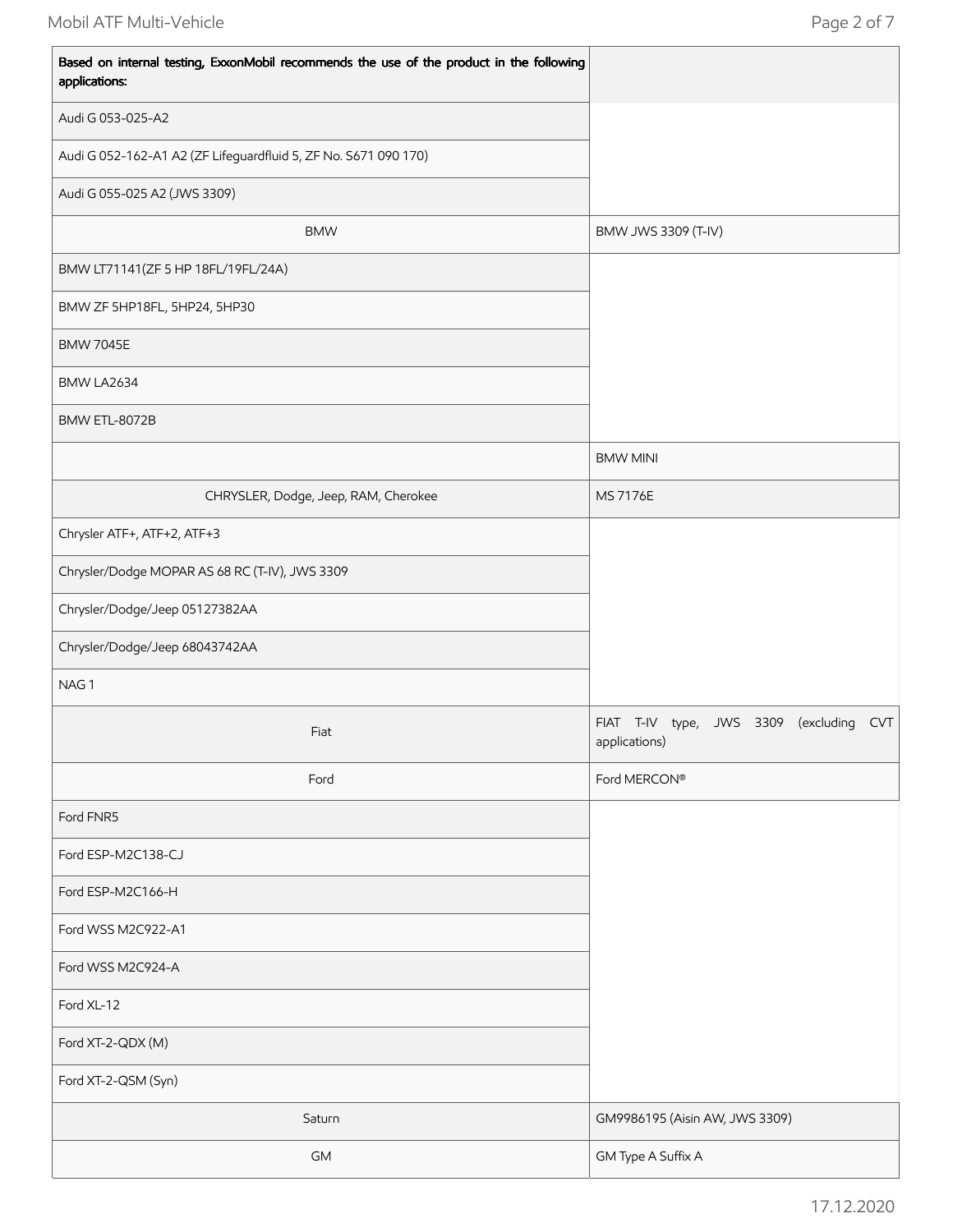$\mathbf{r}$ 

| Based on internal testing, ExxonMobil recommends the use of the product in the following<br>applications: |                                            |
|-----------------------------------------------------------------------------------------------------------|--------------------------------------------|
| <b>GM DEXRON®-II</b>                                                                                      |                                            |
| <b>GM DEXRON®-IID</b>                                                                                     |                                            |
| <b>GM DEXRON®-IIE</b>                                                                                     |                                            |
| <b>GM DEXRON®-IIIG</b>                                                                                    |                                            |
| <b>GM DEXRON®-IIIH</b>                                                                                    |                                            |
| <b>GM DEXRON®-VI</b>                                                                                      |                                            |
| Honda                                                                                                     | Honda ATF-Z1 (except in CVTs)              |
| Honda DW-1                                                                                                |                                            |
| Hyundai/Kia                                                                                               | Hyundai/Kia SP-IV (00232-1904/04500-00115) |
| Hyundai/Kia SP-IV M (SP4-M)                                                                               |                                            |
| Hyundai/Kia SP-IV-RR                                                                                      |                                            |
| Hyundai/Kia SP-III                                                                                        |                                            |
| Hyundai/Kia Dex-II/ SP-II                                                                                 |                                            |
| Hyundai/Kia JWS 3314                                                                                      |                                            |
| Hyundai/Kia NWS 9638                                                                                      |                                            |
| Hyundai/Kia 040000C90SG                                                                                   |                                            |
| KIA ATF Red 1                                                                                             |                                            |
| Isuzu                                                                                                     | <b>ISUZU BESCO ATF-II</b>                  |
| <b>ISUZU BESCO ATF-III</b>                                                                                |                                            |
| <b>ISUZU BESCO ATF SP</b>                                                                                 |                                            |
| <b>ISUZU SCS Fluid</b>                                                                                    |                                            |
| ISUZU 08200-9001                                                                                          |                                            |
| Jaguar                                                                                                    | Jaguar ATF LT71141, ZF 5HP24               |
| Jaguar ATF 3403 M115, ATF 3403-M115                                                                       |                                            |
| Jaguar JLM20238/20292                                                                                     |                                            |
| Jaguar K17                                                                                                |                                            |
| <b>JASO</b>                                                                                               | JASO M315 1A                               |
| JASO M315 1A-LV                                                                                           |                                            |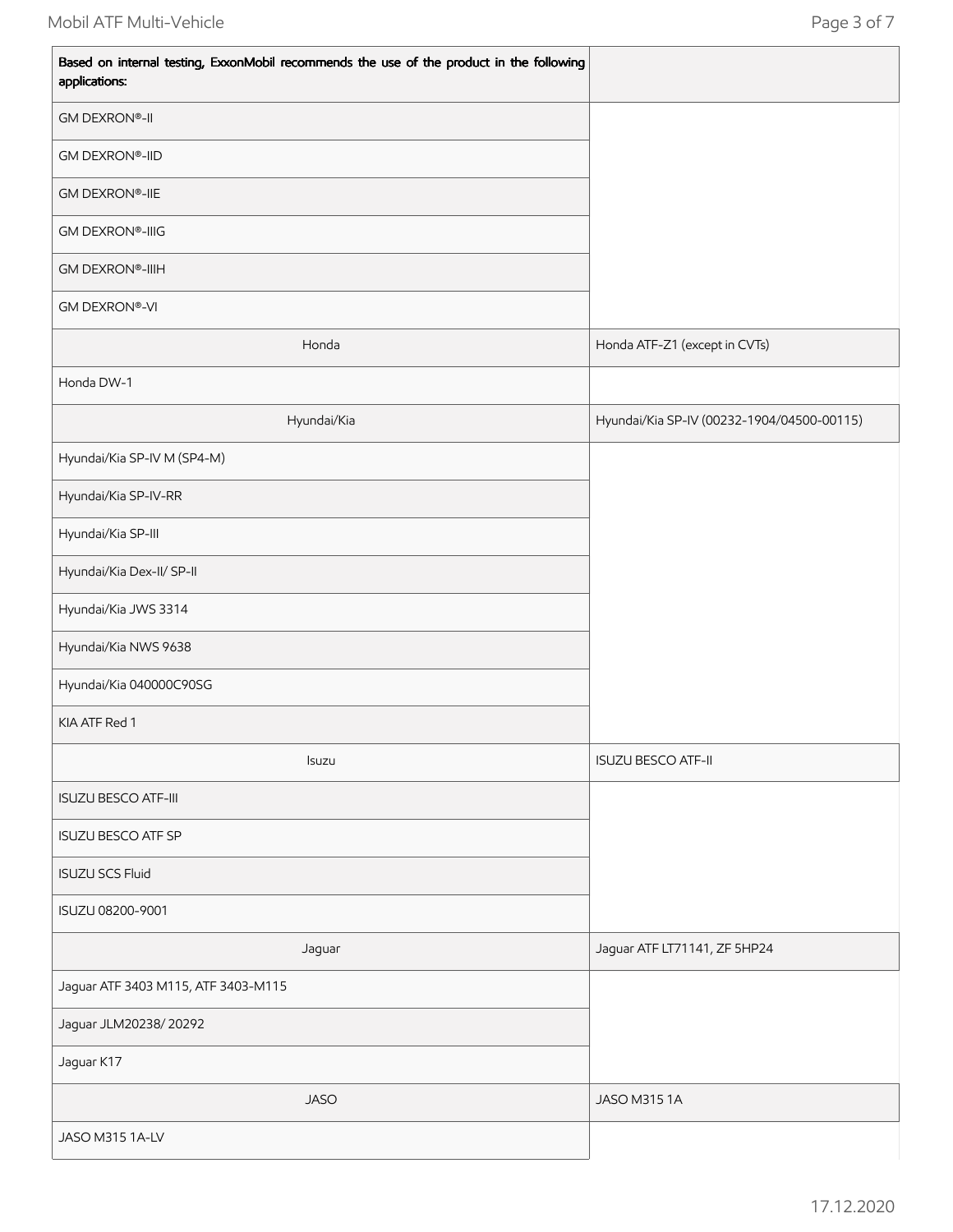| Based on internal testing, ExxonMobil recommends the use of the product in the following<br>applications: |                               |
|-----------------------------------------------------------------------------------------------------------|-------------------------------|
| JASO M315 2A                                                                                              |                               |
| <b>JEEP</b>                                                                                               | JEEP ATF+3                    |
| Lexus                                                                                                     | Lexus JWS 3309                |
| Mazda                                                                                                     | Mazda ATF D-II                |
| Mazda ATF M-III / V                                                                                       |                               |
| Mazda ATF FZ/F-1                                                                                          |                               |
| Mazda ATF S-1/N-1                                                                                         |                               |
| MAZDA ATF 3317                                                                                            |                               |
| MINI COOPER                                                                                               | MINI COOPER T-IV              |
| Mitsubishi                                                                                                | Mitsubishi Diaqueen SP-II/III |
| Mitsubishi Diaqueen SK                                                                                    |                               |
| Mitsubishi Diaqueen AW                                                                                    |                               |
| Mitsubishi Diaqueen J2/3                                                                                  |                               |
| Nissan                                                                                                    | Nissan Matic Fluid C          |
| Nissan Matic Fluid D                                                                                      |                               |
| Nissan Matic Fluid J                                                                                      |                               |
| Nissan Matic Fluid K                                                                                      |                               |
| Nissan Matic Fluid S                                                                                      |                               |
| Peugeot / Citroën                                                                                         | Peugeot ZF 4HP20              |
| Peugeot/Citroen Z 000169756                                                                               |                               |
| Peugeot/Citroen (PSA) AL4                                                                                 |                               |
| Porsche                                                                                                   | Porsche T-IV (JWS 3309)       |
| Porsche ZF 5HP19FL, ZF 5HP20, LT71141                                                                     |                               |
| Porsche ATF 3403-M115                                                                                     |                               |
| Porsche 000 043 205 09                                                                                    |                               |
| Porsche 999 917 547 00 (A2)                                                                               |                               |
| Porsche 000 043 205 28                                                                                    |                               |
| Porsche Z 000169756                                                                                       |                               |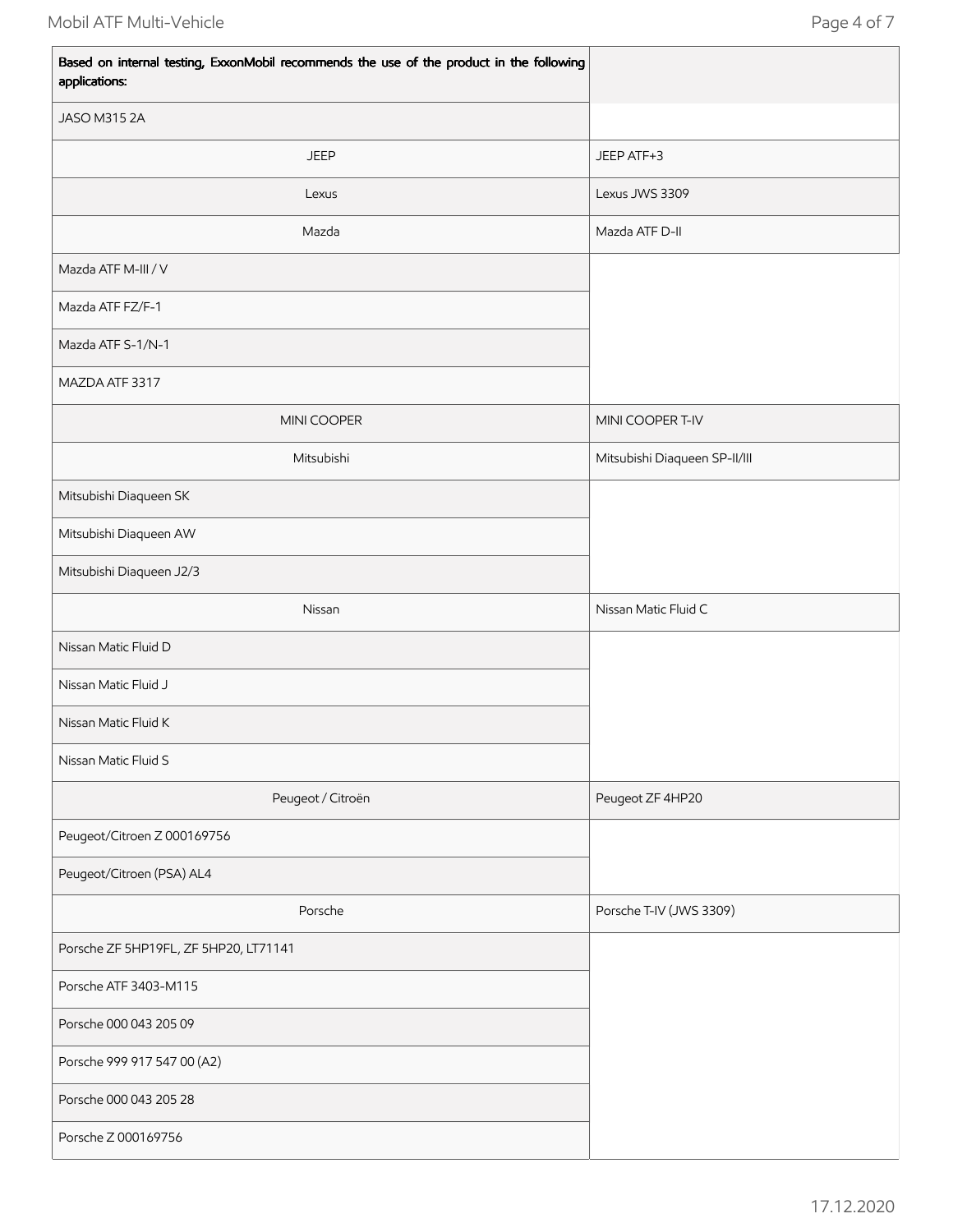| Based on internal testing, ExxonMobil recommends the use of the product in the following<br>applications: |                                          |  |
|-----------------------------------------------------------------------------------------------------------|------------------------------------------|--|
| Renault                                                                                                   | Renault Matic D2                         |  |
| Renault Samsung SATF-D                                                                                    |                                          |  |
| Saab                                                                                                      | Saab T-IV (JWS 3309)                     |  |
| Subaru                                                                                                    | Subaru K0140Y0700                        |  |
| Subaru ATF 5AT                                                                                            |                                          |  |
| Subaru Dexron®-II                                                                                         |                                          |  |
| Subaru ATF, ATF HP                                                                                        |                                          |  |
| Suzuki                                                                                                    | Suzuki ATF AW-1                          |  |
| Suzuki AT OIL 5D06                                                                                        |                                          |  |
| Suzuki ATF 2326                                                                                           |                                          |  |
| Suzuki ATF 2384K                                                                                          |                                          |  |
| Suzuki JWS 3309                                                                                           |                                          |  |
| Suzuki ATF 3314                                                                                           |                                          |  |
| Suzuki ATF 3317                                                                                           |                                          |  |
| Toyota                                                                                                    | Toyota ATF D-II                          |  |
| Toyota ATF D-III                                                                                          |                                          |  |
| Toyota ATF T-III                                                                                          |                                          |  |
| Toyota ATF T-IV (JWS 3309)                                                                                |                                          |  |
| Toyota ATF WS                                                                                             |                                          |  |
| Volvo                                                                                                     | Volvo PN 1161521/1161621                 |  |
| Volvo PN 1161540/1161640                                                                                  |                                          |  |
| Volvo PN 31256774/31256675                                                                                |                                          |  |
| <b>Volvo 97340</b>                                                                                        |                                          |  |
| <b>Volvo 97325</b>                                                                                        |                                          |  |
| <b>Volvo 97335</b>                                                                                        |                                          |  |
| <b>VW</b>                                                                                                 | VW G 052-162-A1/A2 / ZF Lifeguardfluid 5 |  |
| VW G 055-025-A2 (JWS 3309)                                                                                |                                          |  |
| VW 5 HP (ZF 5 HP 30/18FL, 30/19FL, 24A)                                                                   |                                          |  |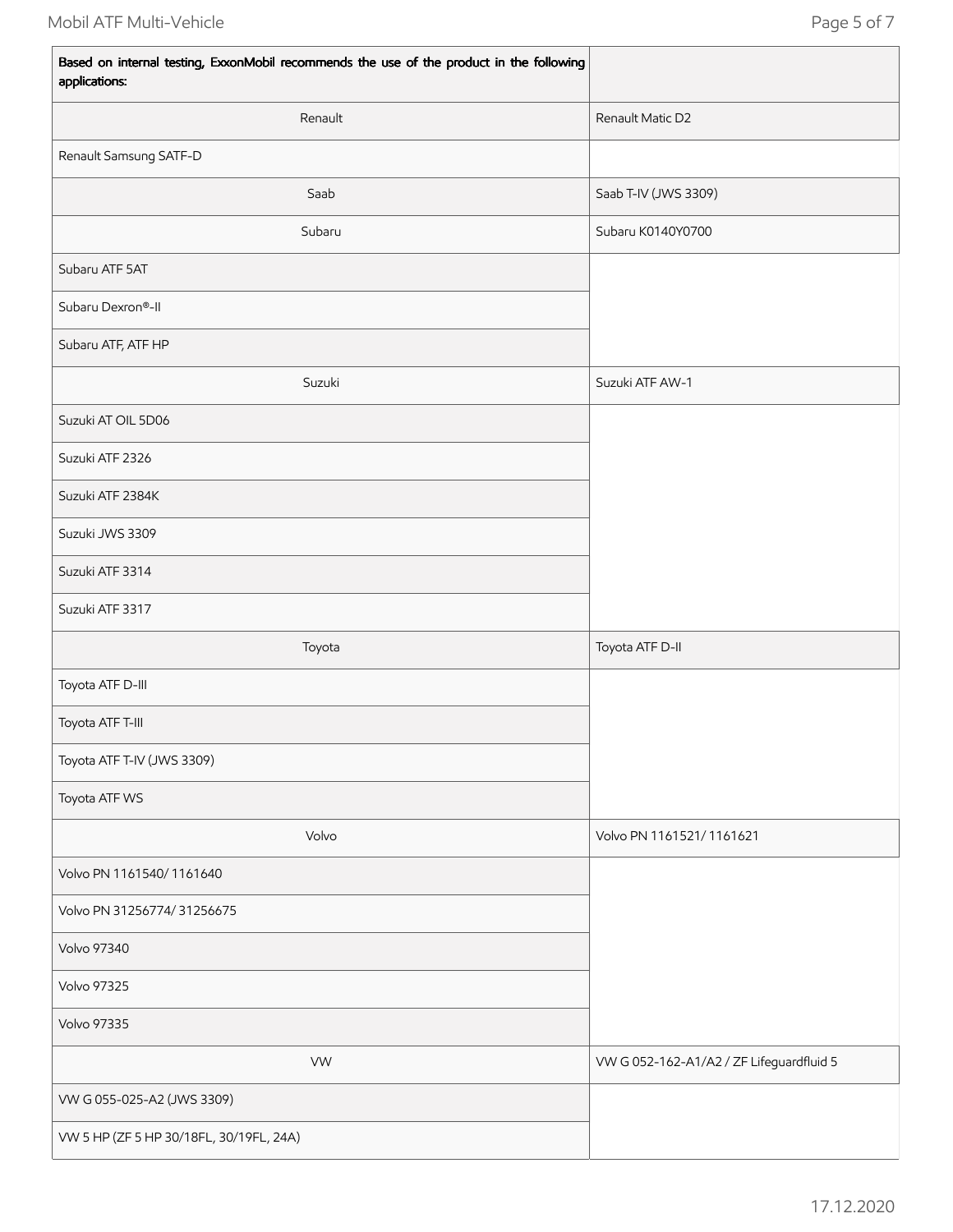$\mathbf{r}$ 

| Based on internal testing, ExxonMobil recommends the use of the product in the following<br>applications: |                              |  |
|-----------------------------------------------------------------------------------------------------------|------------------------------|--|
| ZF                                                                                                        | ZF 3 & 4 speed transmissions |  |
| ZF TE-ML 05L                                                                                              |                              |  |
| ZF TE-ML 21L                                                                                              |                              |  |
| Allison                                                                                                   | Allison C-3 & C-4            |  |
| R. Bosch AS                                                                                               | TE-ML09                      |  |
| <b>CAT</b>                                                                                                | CAT TO-2                     |  |
| Vickers                                                                                                   | M2950-S, I-286-S             |  |

## Notes:

• It is important to note that the respective vehicle or transmission manufacturers have not evaluated nor approved the product in these applications, except where noted in the Specifications and Approvals section.

• Mobil ATF Multi-Vehicle should not be used in DCT type automatic transmissions.

• Good maintenance practice dictates that automatic transmissions be checked for proper fluid levels at regular intervals, and that the fluid be drained and replaced at intervals recommended by the manufacturer. Some manufacturers recommend more frequent changes of transmission fluid under severe driving conditions such as those that occur in heavy traffic, in hot weather, or when pulling a trailer.

# Specifications and Approvals

| This product has the following approvals: |
|-------------------------------------------|
| l GM DEXRON VI                            |
|                                           |

| This product meets or exceeds the requirements of: |
|----------------------------------------------------|
| JASO 1-A-LV-15                                     |
| R. Bosch AS TE-ML 09                               |

## Properties and Specifications

| Property                                        |       |
|-------------------------------------------------|-------|
| Brookfield Viscosity @ -40 C, mPa.s, ASTM D2983 | 11500 |
| Kinematic Viscosity @ 100 C, mm2/s, ASTM D445   | 5.85  |
| Kinematic Viscosity @ 40 C, mm2/s, ASTM D445    | 30    |
| Color, Visual                                   | Red   |
| Flash Point, Cleveland Open Cup, °C, ASTM D92   | 214   |